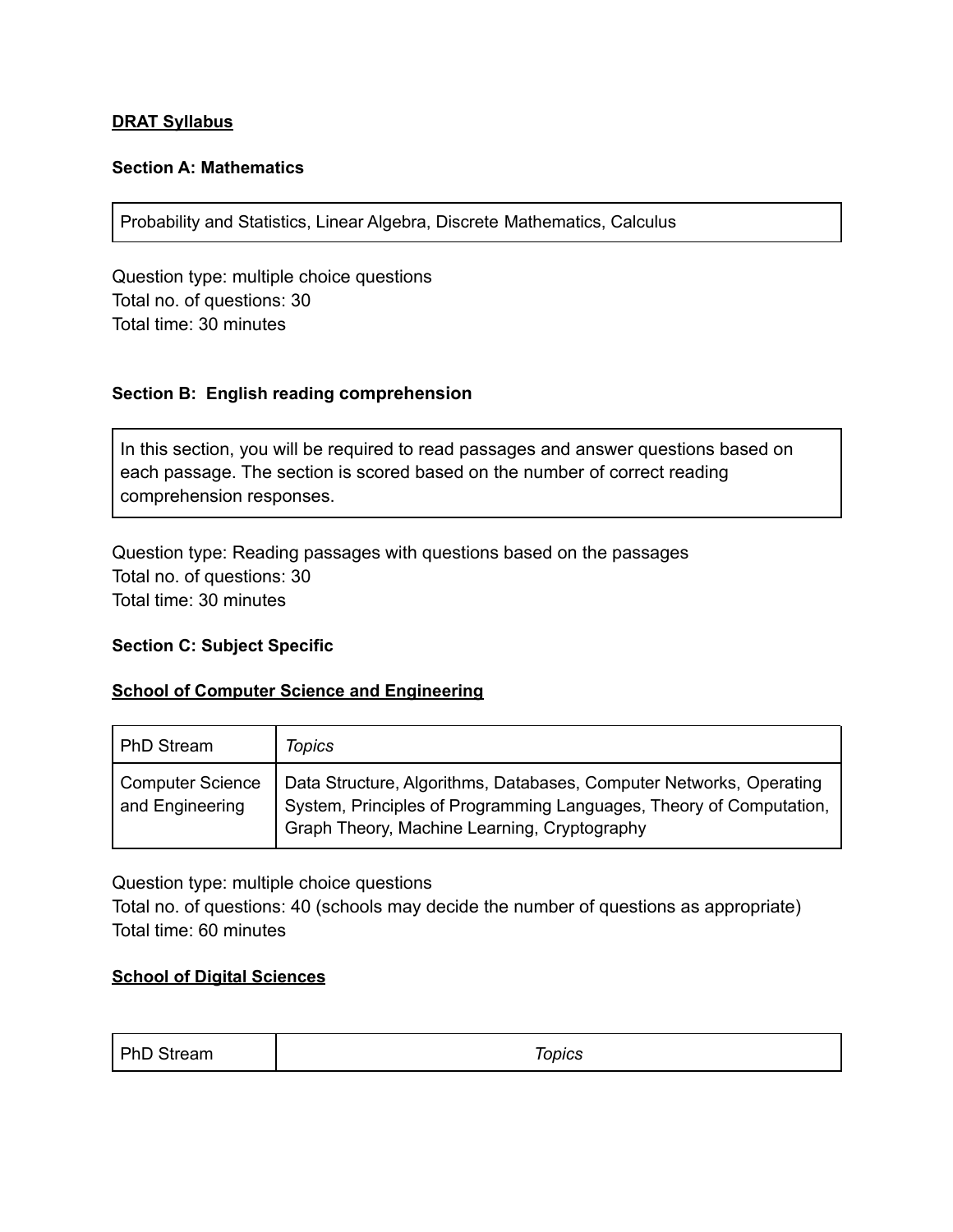| Data Science | Data Structure, Algorithms, Databases, Computer Networks, Operating |
|--------------|---------------------------------------------------------------------|
|              | System, Programming in C and object oriented concepts, Theory of    |
|              | Computation, Graph Theory, Machine Learning, Cryptography           |

Question type: multiple choice questions

Total no. of questions: 40 (schools may decide the number of questions as appropriate) Total time: 60 minutes

## **School of Informatics**

| <b>PhD Stream</b>                      | <b>Topics</b>                                                                                                                                                                                                                                                                                                                                                                                                                                                                                                                                                                                                                   |
|----------------------------------------|---------------------------------------------------------------------------------------------------------------------------------------------------------------------------------------------------------------------------------------------------------------------------------------------------------------------------------------------------------------------------------------------------------------------------------------------------------------------------------------------------------------------------------------------------------------------------------------------------------------------------------|
| Ecology<br>(Ecological<br>Informatics) | Fundamental concepts, Population ecology, Interactions:<br>Community ecology, Ecosystems structure and function.<br>History of Evolutionary thought, Diversity of life, Life history<br>strategies, Interactions, Population and Quantitative genetics,<br>Molecular evolution and phylogenetics, Macroevolution.<br>• Mathematics and statistics in ecology, Statistical hypothesis<br>testing,<br>Classical Ethology, Sensory ecology, Foraging ecology,<br>$\bullet$<br>Reproduction, Social living.<br>• Biodiversity and conservation: Disease ecology and evolution:<br>Plant and animal breeding: Global climate change. |

Question type: multiple choice questions

Total no. of questions: 40 (schools may decide the number of questions as appropriate) Total time: 60 minutes

# **School of Electronic Systems and Automation**

| <b>PhD Stream</b>                       | <b>Topics</b>                                                                                                                                                                                                 |
|-----------------------------------------|---------------------------------------------------------------------------------------------------------------------------------------------------------------------------------------------------------------|
| Al Hardware                             | Sensor basics, transducers, basic circuit elements, non-linear circuit<br>elements, IV characteristics, Bode plots, stability, KVL, KCL, nodal<br>analysis, neural networks basics, backpropagation algorithm |
| Computational<br><b>Imaging Systems</b> | Signal processing basics, Digital signal processing, Image Processing                                                                                                                                         |

Candidate to choose **one** among the above two options for the subject specific test